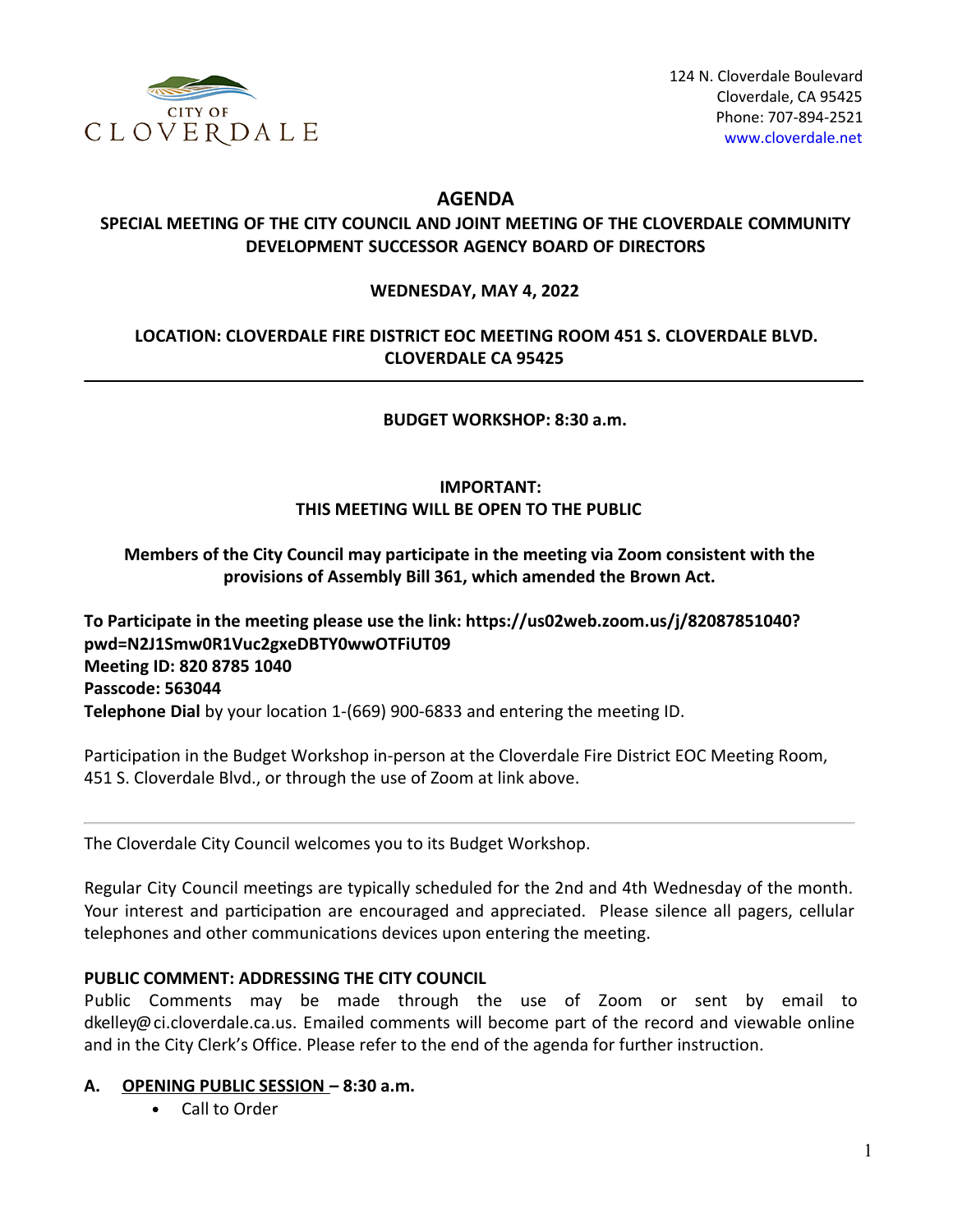- Pledge of Allegiance
- Roll Call:
	- Mayor Lands
	- Vice Mayor Wolter
	- Councilmember Bagby
	- Councilmember Cruz
	- Councilmember Palla
- Conflict of Interest Declaration
- Agenda Review Regular Session (Changes and/or Deletions)
- **B. PUBLIC COMMENTS:** Any person wishing to speak to the City Council on any item not listed on the agenda may do so at this time. Members of the public have the right to speak on any item on the Council Agenda at the time the item comes up for consideration. Pursuant to the Brown Act, the City Council is not allowed to consider issues or take action on any item not listed on the agenda. Per City Council Policy, three minutes are typically allotted to each speaker.
- **C. COMMUNICATIONS:** Council may discuss at this time written communications sent to Councilmembers since the last council meeting. Written communications to be discussed will be listed below, if any.

# **D. COUNCIL BUDGET WORKSHOP:**

### **Budget Workshop for Fiscal Year 2022-23 and Fiscal Year 2023-2024 Budget**

- 1. Budget Presentation and Overview
- 2. Review of Fund Balances
- 3. Discuss draft budget for FY 2022-23 and FY 2023-24 which identifies beginning and ending Fund Balance and proposed revenue and expenditures for all City funds including but not limited to:
	- General Fund Fund 100
	- Retirement Fund Fund 200
	- Inclusionary Housing Fund Fund 205
	- Road Maintenance & Rehabilitation Fund Fund 209
	- Gas Tax Fund for Street Maintenance Fund 210
	- Special Purpose funds Fund 211-225
	- Landscape & Lighting Districts Fund 231-237
	- Water Enterprise Fund 600
	- Sewer Enterprise Fund 700
	- Airport Fund- Fund 670
	- Impact Fees

## **Recommended Action(s):**

Review and provide direction to City Staff on the Draft City of Cloverdale's Fiscal Year Budgets for FY 2022-23 and FY 2023-2024 Budget. Draft Budget FY [22-24.pdf](https://legistarweb-production.s3.amazonaws.com/uploads/attachment/pdf/1355615/Draft_Budget_FY_22-24.pdf)

**E. ADJOURNMENT:** The next regular meeting of the City Council and Cloverdale Community Development Successor Agency is scheduled for May 11, 2022. Public Business Session at 6:00 p.m. (at the Cloverdale Performing Arts Center 209 N. Cloverdale Blvd., Cloverdale, CA 95425, and by teleconference).